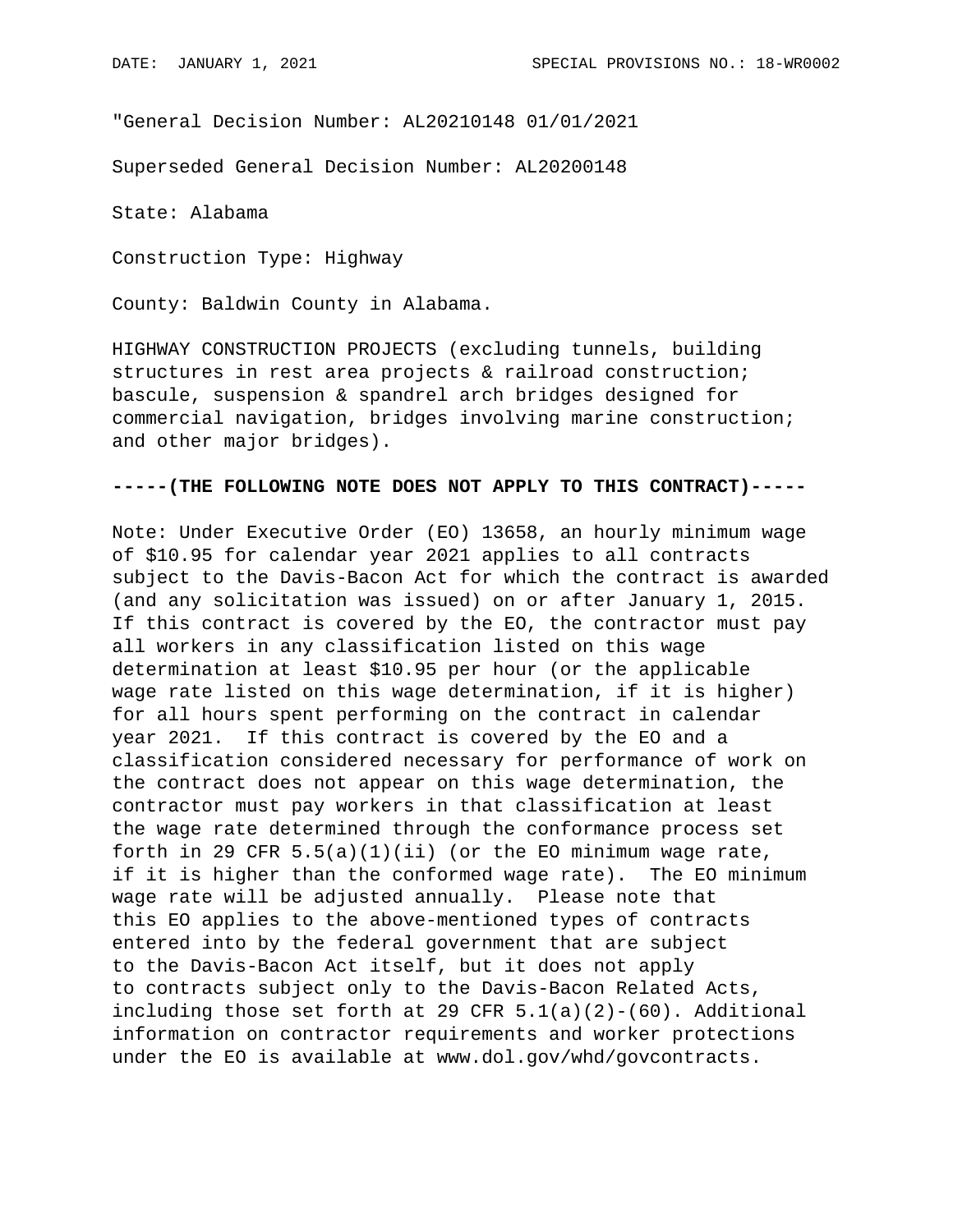Modification Number Publication Date<br>0 01/01/2021 0 01/01/2021

ELEC0505-001 09/01/2019

|                                                                          | Rates | Fringes |  |
|--------------------------------------------------------------------------|-------|---------|--|
| $\texttt{ELECTRICIAN} \dots \dots \dots \dots \dots \dots \dots \$ 27.34 |       | 3%+8.61 |  |
| SUAL2019-027 11/13/2019                                                  |       |         |  |

|                                                                      | Rates | Fringes |
|----------------------------------------------------------------------|-------|---------|
| CEMENT MASON/CONCRETE FINISHER\$ 16.04                               |       | 0.00    |
| FORM WORKER\$ 12.40                                                  |       | 0.00    |
| HIGHWAY/PARKING LOT STRIPING:<br>Operator (Striping Machine)\$ 19.82 |       | 0.00    |
| HIGHWAY/PARKING LOT STRIPING:<br>Truck Driver (Line Striping         |       |         |
| $True k)$ \$ 14.55                                                   |       | 0.00    |
| IRONWORKER, REINFORCING\$ 17.54                                      |       | 0.00    |
| IRONWORKER, STRUCTURAL\$ 22.40                                       |       | 0.00    |
| LABORER GRADE CHECKER\$ 14.08                                        |       | 0.00    |
| LABORER: Asphalt, Includes<br>Raker, Shoveler, Spreader and          |       |         |
| Distributor\$ 14.22                                                  |       | 0.00    |
| LABORER: Common or General\$ 13.09                                   |       | 0.00    |
| LABORER: Mason Tender -                                              |       |         |
| Cement/Concrete\$ 13.47                                              |       | 0.00    |
| LABORER: Pipelayer\$ 15.86                                           |       | 0.00    |
| LABORER: Erosion Control\$ 11.61                                     |       | 0.00    |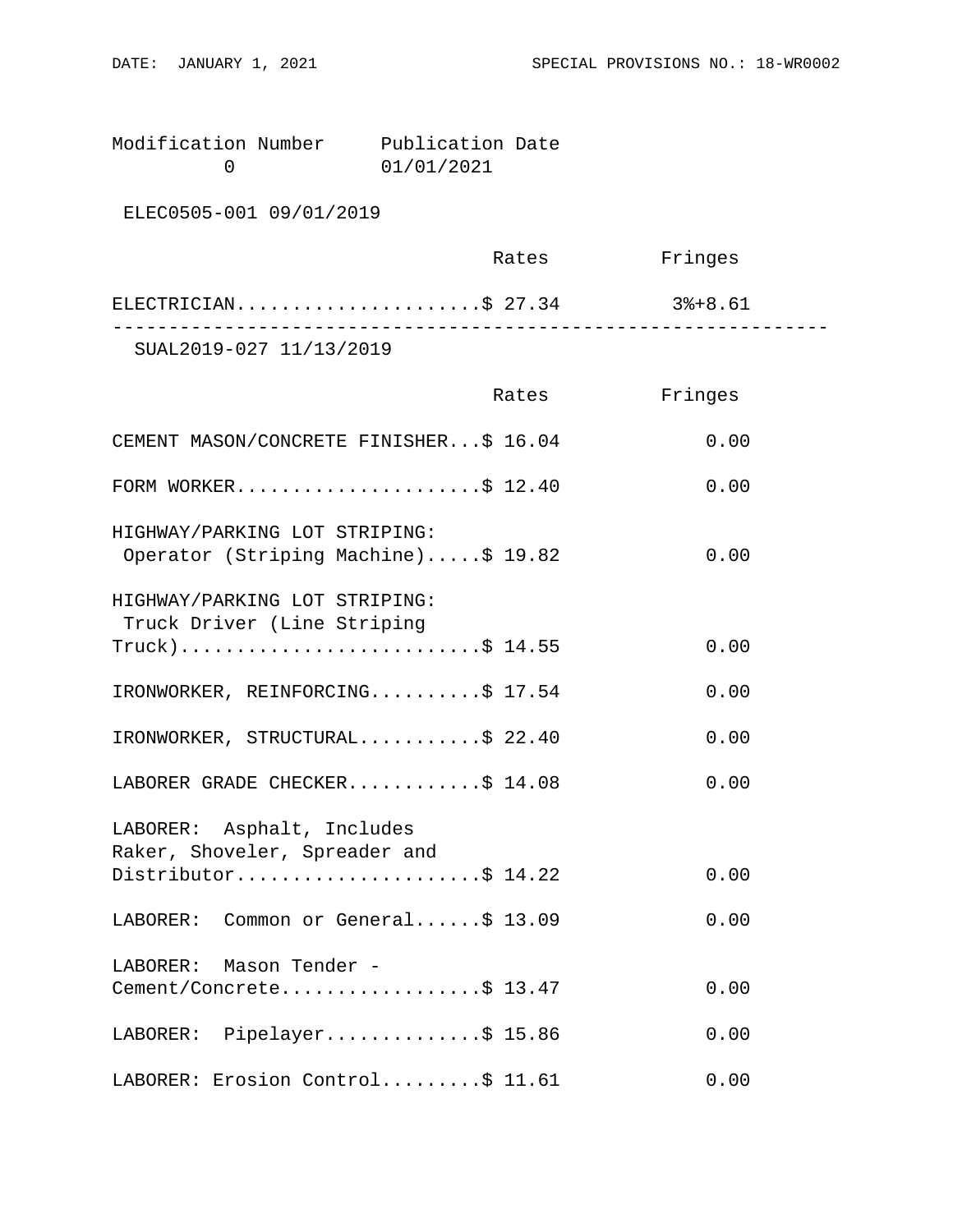|                                    | OPERATOR: Asphalt Spreader\$ 15.95                            | 0.00  |
|------------------------------------|---------------------------------------------------------------|-------|
| OPERATOR:                          | Backhoe/Excavator/Trackhoe\$ 18.78                            | 0.00  |
|                                    | OPERATOR: Bobcat/Skid<br>Steer/Skid Loader\$ 13.88            | 0.00  |
| OPERATOR:                          | Broom/Sweeper\$ 13.38                                         | 0.00  |
|                                    | OPERATOR: Bulldozer\$ 18.10                                   | 0.00  |
| OPERATOR:                          | Crane\$ 24.91                                                 | 0.00  |
| OPERATOR:                          | Drill\$ 26.73                                                 | 11.25 |
| OPERATOR:                          | Grader/Blade $$17.98$                                         | 0.00  |
|                                    | OPERATOR: Loader\$ 17.45                                      | 0.00  |
|                                    | OPERATOR: Material Transfer<br>Vehicle\$ 16.60                | 0.00  |
|                                    | OPERATOR: Mechanic\$ 19.16                                    | 0.00  |
| OPERATOR:                          | Milling Machine\$ 15.79                                       | 0.00  |
|                                    | OPERATOR: Oiler\$ 16.83                                       | 0.00  |
|                                    | OPERATOR: Paver (Asphalt,<br>Aggregate, and Concrete)\$ 15.54 | 0.00  |
|                                    | OPERATOR: Roller\$ 15.42                                      | 0.00  |
|                                    | OPERATOR: Scraper\$ 13.30                                     | 0.00  |
|                                    | PAINTER (Brush and Roller)\$ 15.97                            | 1.27  |
|                                    | TRAFFIC CONTROL: Flagger\$ 14.09                              | 0.00  |
| TRAFFIC CONTROL:<br>Laborer-Cones/ |                                                               |       |
| Barricades/Barrels -               | Setter/Mover/Sweeper\$ 13.13                                  | 0.00  |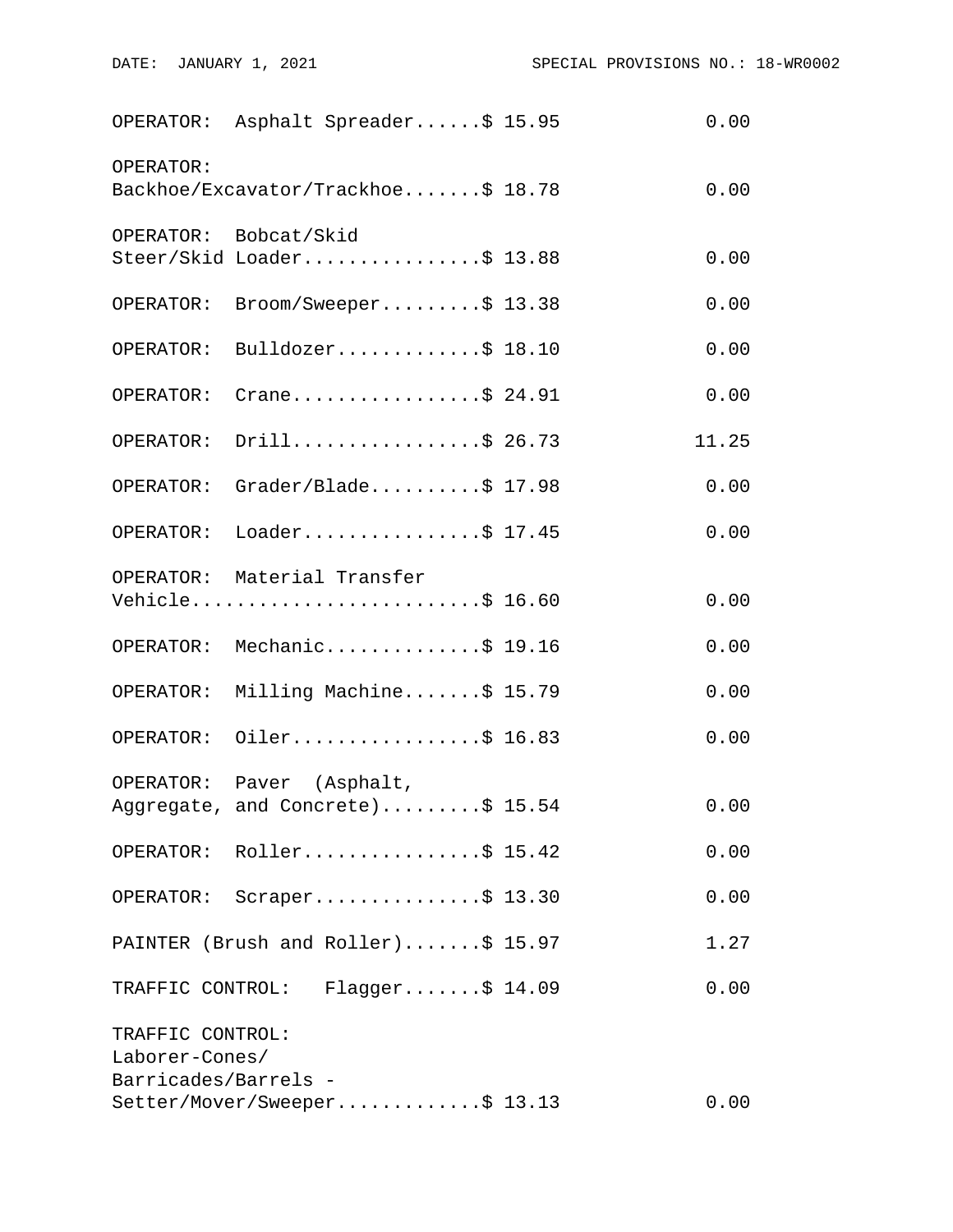|               | TRUCK DRIVER: Water Truck\$ 13.50               | 0.00 |
|---------------|-------------------------------------------------|------|
|               | TRUCK DRIVER: Semi-Trailer<br>$True k$ \$ 15.56 | 0.00 |
| TRUCK DRIVER: | Pickup Truck\$ 15.13                            | 0.00 |
|               | TRUCK DRIVER: Lowboy Truck\$ 16.79              | 0.00 |
|               | TRUCK DRIVER: Flatbed Truck\$ 15.00             | 0.00 |
|               | TRUCK DRIVER: Dump Truck\$ 16.51                | 0.00 |

WELDERS - Receive rate prescribed for craft performing operation to which welding is incidental.

================================================================

Note: Executive Order (EO) 13706, Establishing Paid Sick Leave for Federal Contractors applies to all contracts subject to the Davis-Bacon Act for which the contract is awarded (and any solicitation was issued) on or after January 1, 2017. If this contract is covered by the EO, the contractor must provide employees with 1 hour of paid sick leave for every 30 hours they work, up to 56 hours of paid sick leave each year. Employees must be permitted to use paid sick leave for their own illness, injury or other health-related needs, including preventive care; to assist a family member (or person who is like family to the employee) who is ill, injured, or has other health-related needs, including preventive care; or for reasons resulting from, or to assist a family member (or person who is like family to the employee) who is a victim of, domestic violence, sexual assault, or stalking. Additional information on contractor requirements and worker protections under the EO is available at www.dol.gov/whd/govcontracts.

Unlisted classifications needed for work not included within the scope of the classifications listed may be added after award only as provided in the labor standards contract clauses (29CFR 5.5 (a) (1) (ii)).

----------------------------------------------------------------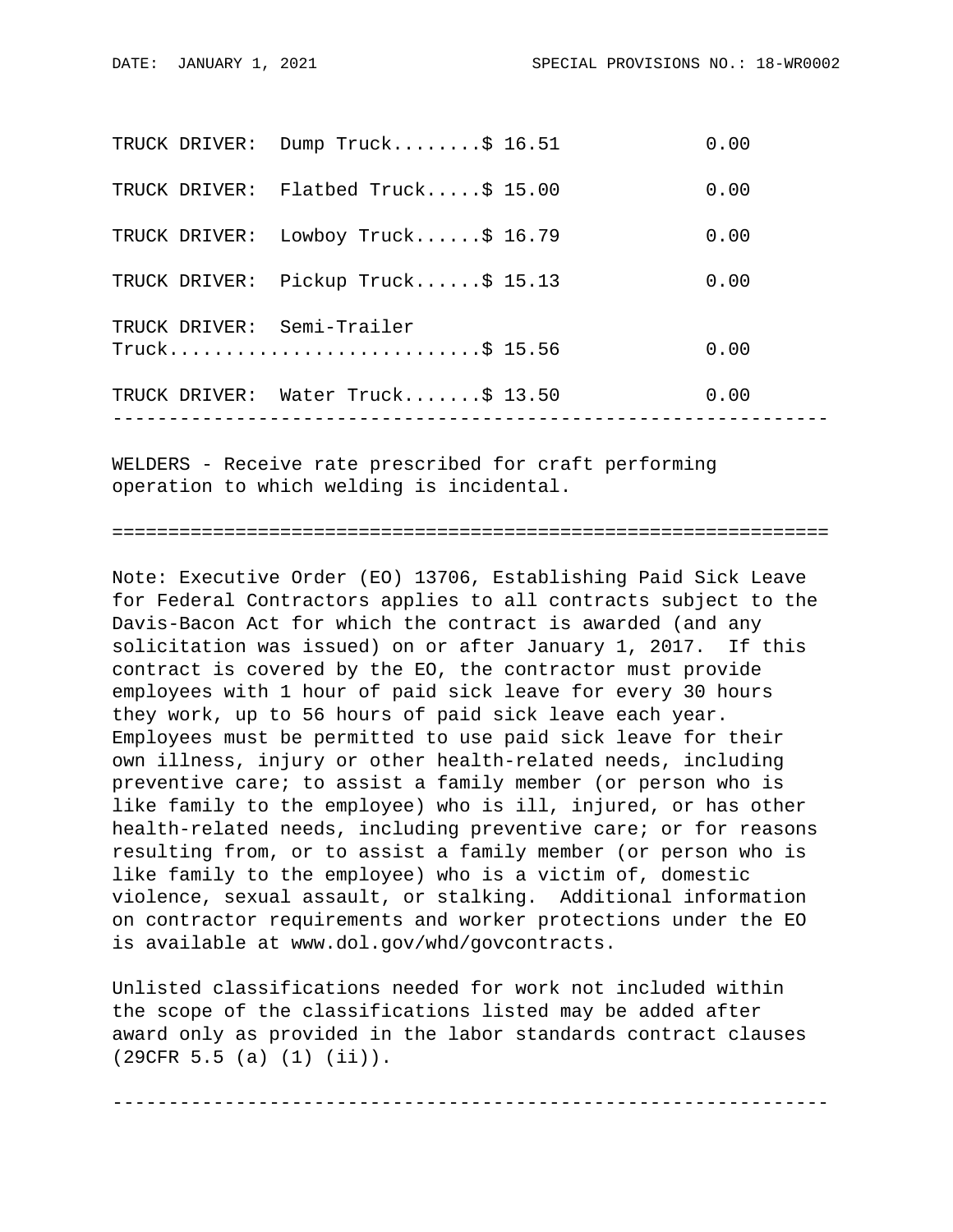The body of each wage determination lists the classification and wage rates that have been found to be prevailing for the cited type(s) of construction in the area covered by the wage determination. The classifications are listed in alphabetical order of ""identifiers"" that indicate whether the particular rate is a union rate (current union negotiated rate for local), a survey rate (weighted average rate) or a union average rate (weighted union average rate).

Union Rate Identifiers

A four-letter classification abbreviation identifier enclosed in dotted lines beginning with characters other than ""SU"" or ""UAVG"" denotes that the union classification and rate were prevailing for that classification in the survey. Example: PLUM0198-005 07/01/2014. PLUM is an abbreviation identifier of the union which prevailed in the survey for this classification, which in this example would be Plumbers. 0198 indicates the local union number or district council number where applicable, i.e., Plumbers Local 0198. The next number, 005 in the example, is an internal number used in processing the wage determination. 07/01/2014 is the effective date of the most current negotiated rate, which in this example is July 1, 2014.

Union prevailing wage rates are updated to reflect all rate changes in the collective bargaining agreement (CBA) governing this classification and rate.

Survey Rate Identifiers

Classifications listed under the ""SU"" identifier indicate that no one rate prevailed for this classification in the survey and the published rate is derived by computing a weighted average rate based on all the rates reported in the survey for that classification. As this weighted average rate includes all rates reported in the survey, it may include both union and non-union rates. Example: SULA2012-007 5/13/2014. SU indicates the rates are survey rates based on a weighted average calculation of rates and are not majority rates. LA indicates the State of Louisiana. 2012 is the year of survey on which these classifications and rates are based. The next number, 007 in the example, is an internal number used in producing the wage determination. 5/13/2014 indicates the survey completion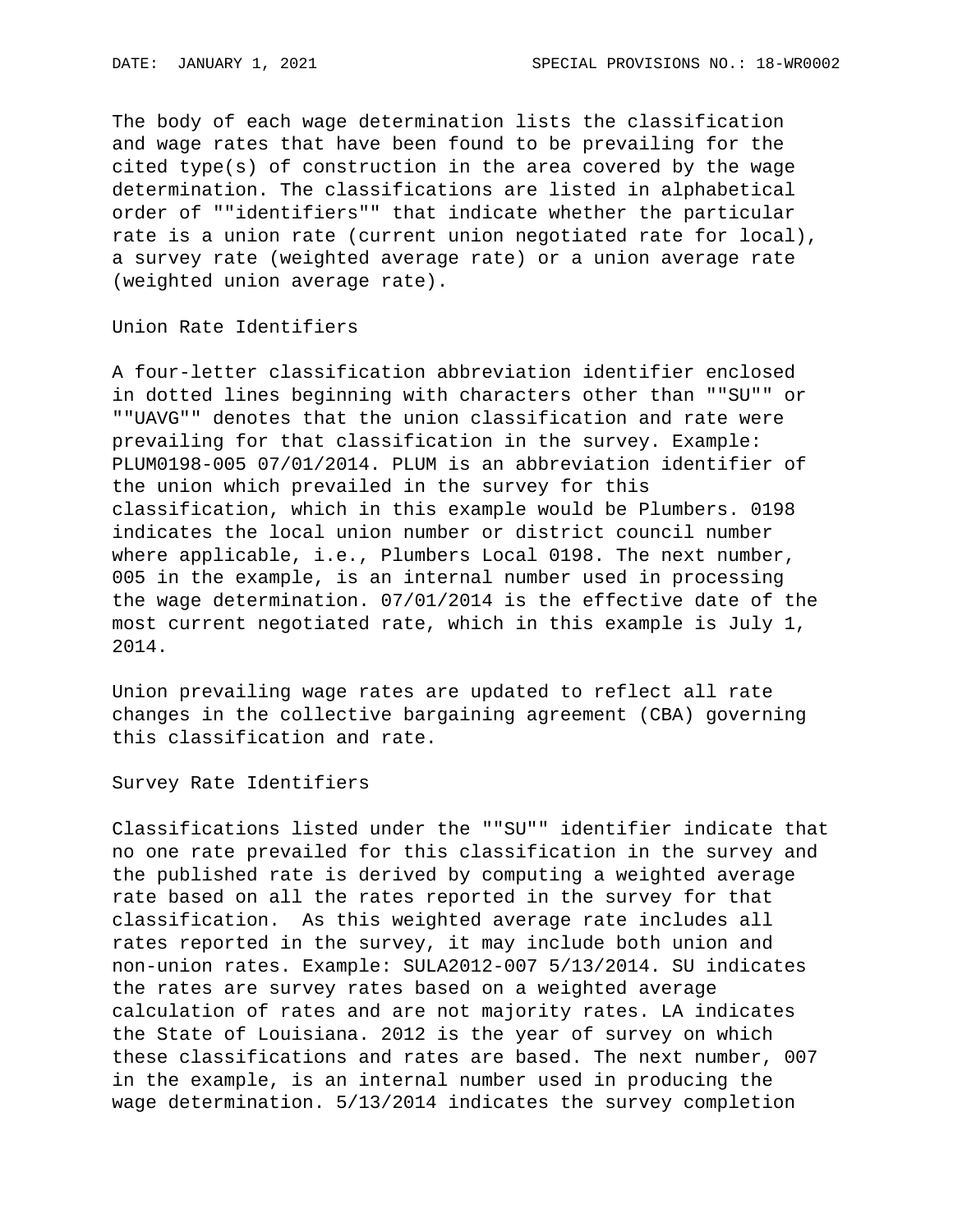date for the classifications and rates under that identifier.

Survey wage rates are not updated and remain in effect until a new survey is conducted.

Union Average Rate Identifiers

Classification(s) listed under the UAVG identifier indicate that no single majority rate prevailed for those classifications; however, 100% of the data reported for the classifications was union data. EXAMPLE: UAVG-OH-0010 08/29/2014. UAVG indicates that the rate is a weighted union average rate. OH indicates the state. The next number, 0010 in the example, is an internal number used in producing the wage determination. 08/29/2014 indicates the survey completion date for the classifications and rates under that identifier.

A UAVG rate will be updated once a year, usually in January of each year, to reflect a weighted average of the current negotiated/CBA rate of the union locals from which the rate is based.

----------------------------------------------------------------

## WAGE DETERMINATION APPEALS PROCESS

1.) Has there been an initial decision in the matter? This can be:

- \* an existing published wage determination
- \* a survey underlying a wage determination
- a Wage and Hour Division letter setting forth a position on a wage determination matter
- \* a conformance (additional classification and rate) ruling

On survey related matters, initial contact, including requests for summaries of surveys, should be with the Wage and Hour Regional Office for the area in which the survey was conducted because those Regional Offices have responsibility for the Davis-Bacon survey program. If the response from this initial contact is not satisfactory, then the process described in 2.) and 3.) should be followed.